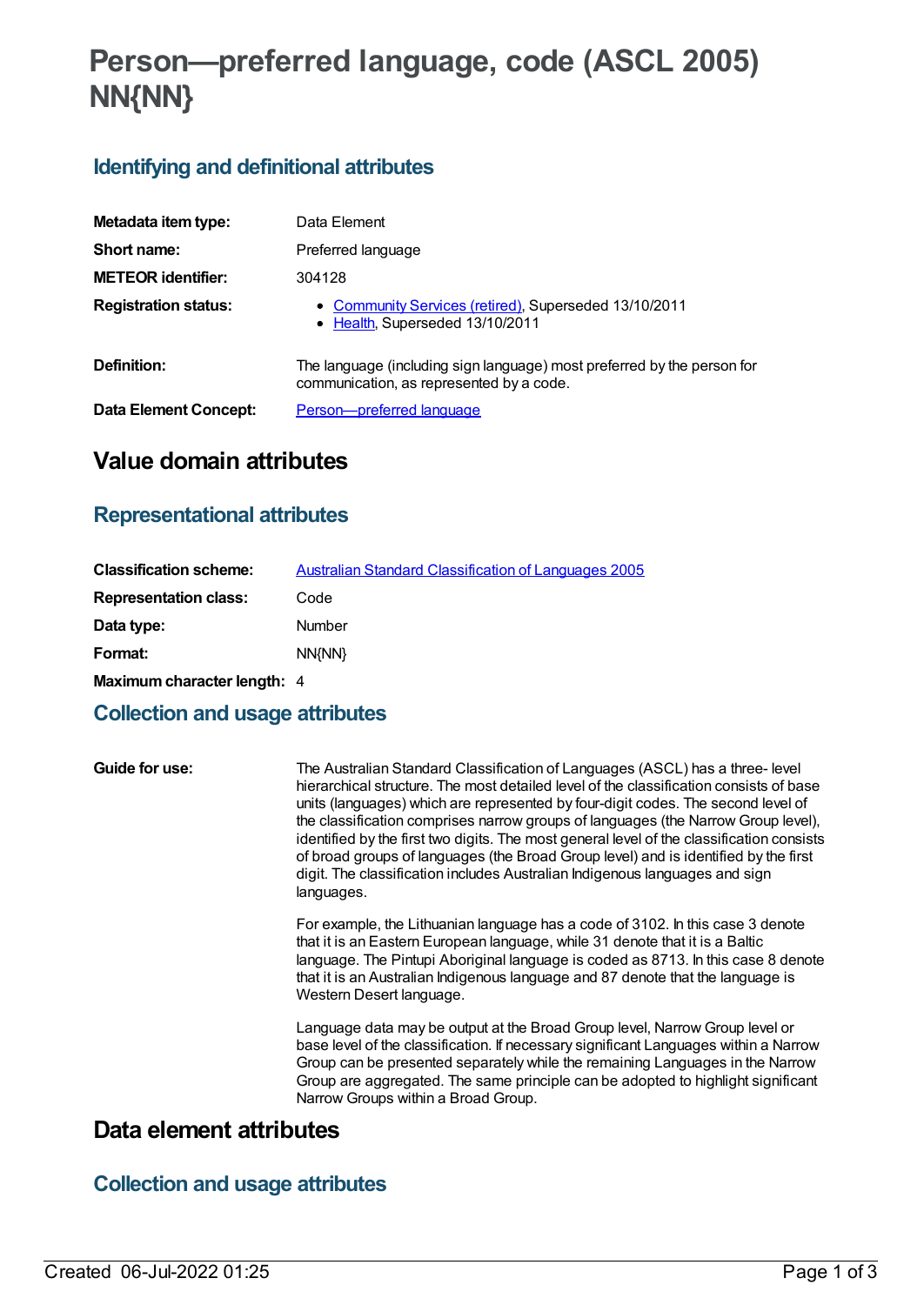**Guide for use:** This may be a language other than English even where the person can speak fluent English.

#### **Source and reference attributes**

| <b>Submitting organisation:</b> | Australian Institute of Health and Welfare                                                                                         |
|---------------------------------|------------------------------------------------------------------------------------------------------------------------------------|
| Reference documents:            | ABS cat. no. 1267.0. Australian Standard Classification of Languages (ASCL).<br>2005-06, Canberra: Australian Bureau of Statistics |

#### **Relational attributes**

| <b>Related metadata</b><br>references: | See also Person—main language other than English spoken at home, code (ASCL<br><b>2005) NN{NN}</b>                                      |
|----------------------------------------|-----------------------------------------------------------------------------------------------------------------------------------------|
|                                        | • Community Services (retired), Superseded 13/10/2011<br>• Health, Superseded 13/10/2011<br>• Housing assistance, Superseded 30/05/2013 |
|                                        | Has been superseded by Person-preferred language, code (ASCL 2011)<br>NN{NN}                                                            |
|                                        | $\mathbf{a}$ , $\mathbf{a}$ , $\mathbf{a}$ , $\mathbf{a}$ , $\mathbf{a}$ , $\mathbf{a}$ , $\mathbf{a}$ , $\mathbf{a}$ , $\mathbf{a}$    |

- [Community](https://meteor.aihw.gov.au/RegistrationAuthority/1) Services (retired), Standard 13/10/2011
- [Health](https://meteor.aihw.gov.au/RegistrationAuthority/12), Superseded 25/01/2018
- [Homelessness](https://meteor.aihw.gov.au/RegistrationAuthority/14), Superseded 10/08/2018
- Housing [assistance](https://meteor.aihw.gov.au/RegistrationAuthority/11), Standard 13/10/2011
- [Tasmanian](https://meteor.aihw.gov.au/RegistrationAuthority/15) Health, Superseded 27/06/2017

Supersedes [Person—preferred](https://meteor.aihw.gov.au/content/270307) language, code NN

• [Health](https://meteor.aihw.gov.au/RegistrationAuthority/12), Superseded 08/02/2006